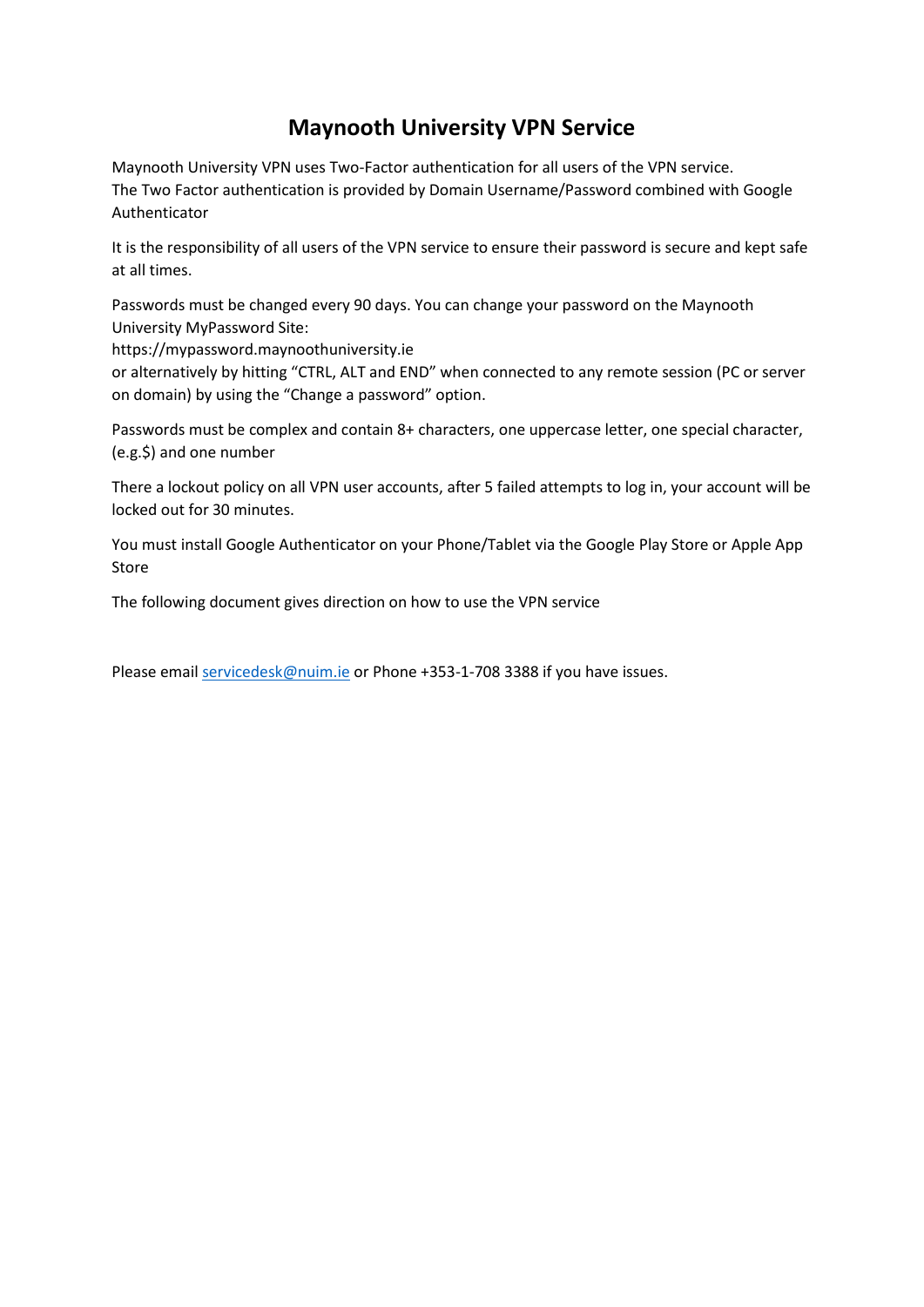### **Step 1: Download the OpenVPN Software**

Browse to the VPN portal from the Laptop/Computer you will use to connect to the VPN service

[https://vendor.vpn.mu.ie](https://vendor.vpn.mu.ie/)

On first time Login , please ensure that you have changed the dropdown box to *Login* and that it doesn't say Connect

Click Go

| <b>Username</b> |                       |    |
|-----------------|-----------------------|----|
| johnnyvpn       |                       |    |
| Password        |                       |    |
|                 |                       |    |
|                 | Login<br>$\checkmark$ | Go |
|                 |                       |    |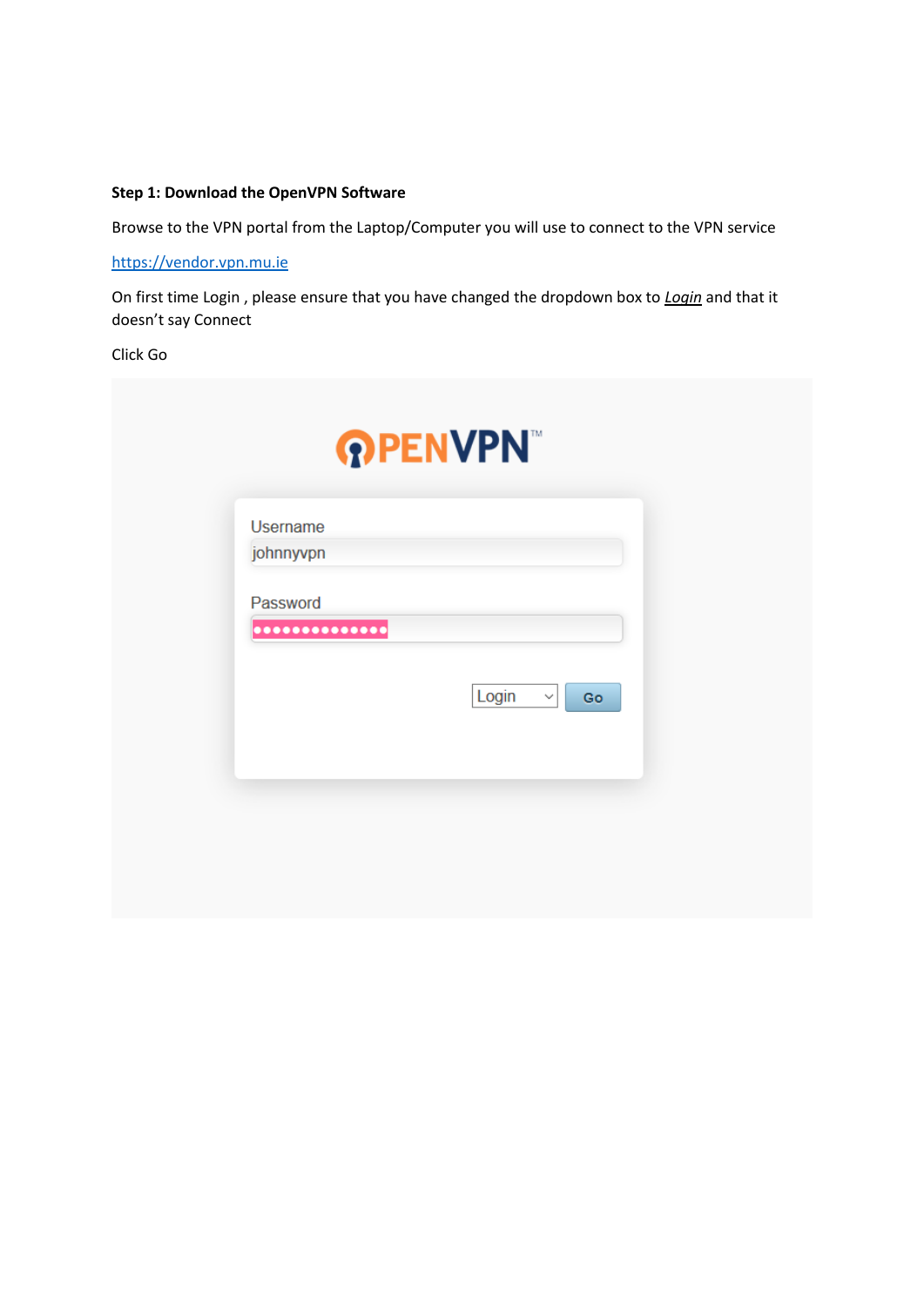Choose the OpenVPN software for your Particular Operating System

Download and Install

| <b>PENVPN</b>                                                                               |                                             |  |  |
|---------------------------------------------------------------------------------------------|---------------------------------------------|--|--|
|                                                                                             | Logout                                      |  |  |
| choose a platform below:                                                                    | To download the OpenVPN Connect app, please |  |  |
| • OpenVPN Connect for Windows<br>• OpenVPN Connect for Android<br>• OpenVPN Connect for iOS | • OpenVPN Connect for Mac OS X              |  |  |
| • OpenVPN for Linux                                                                         | Connection profiles can be downloaded for:  |  |  |
| • Yourself (user-locked profile)                                                            |                                             |  |  |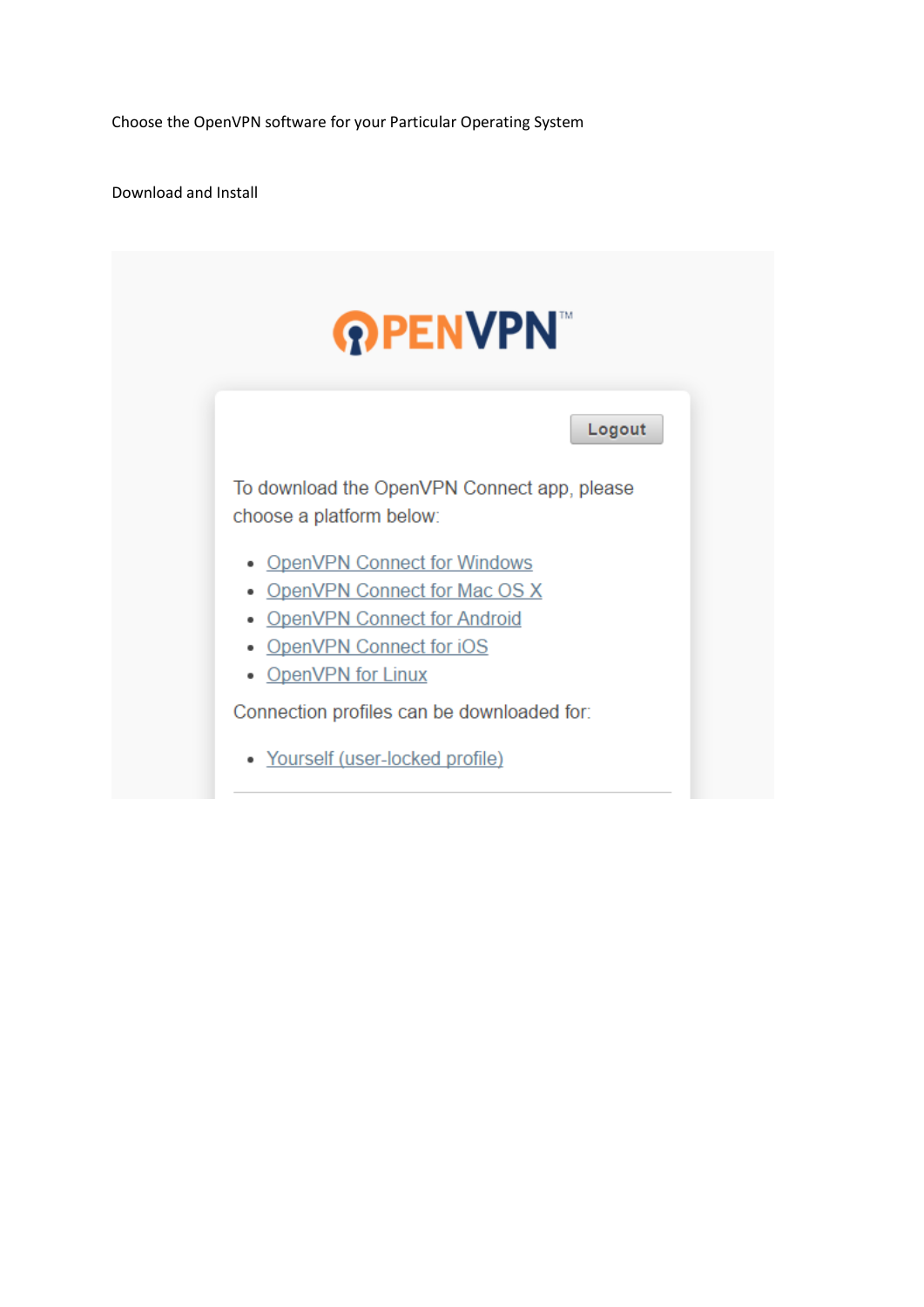#### Step 2: Setup Google Authenticator

As stated previously, ensure that you have the Google Authenticator software installed on your Phone/Tablet

# **Google Authenticator Setup**

NOTE: This account requires two-step verification using Google Authenticator on your mobile phone.

To get started, download the Google Authenticator app:

- Google Authenticator for Android
- Google Authenticator for iPhone

Once you have the Google Authenticator app on your mobile phone, just scan the QR code below, and you'll be ready to go. The app will display a 6-digit code that changes every 30 seconds. When you connect to the VPN, you will need to enter this code along with your other credentials.



**Google Authenticator secret:** 

I scanned the QR code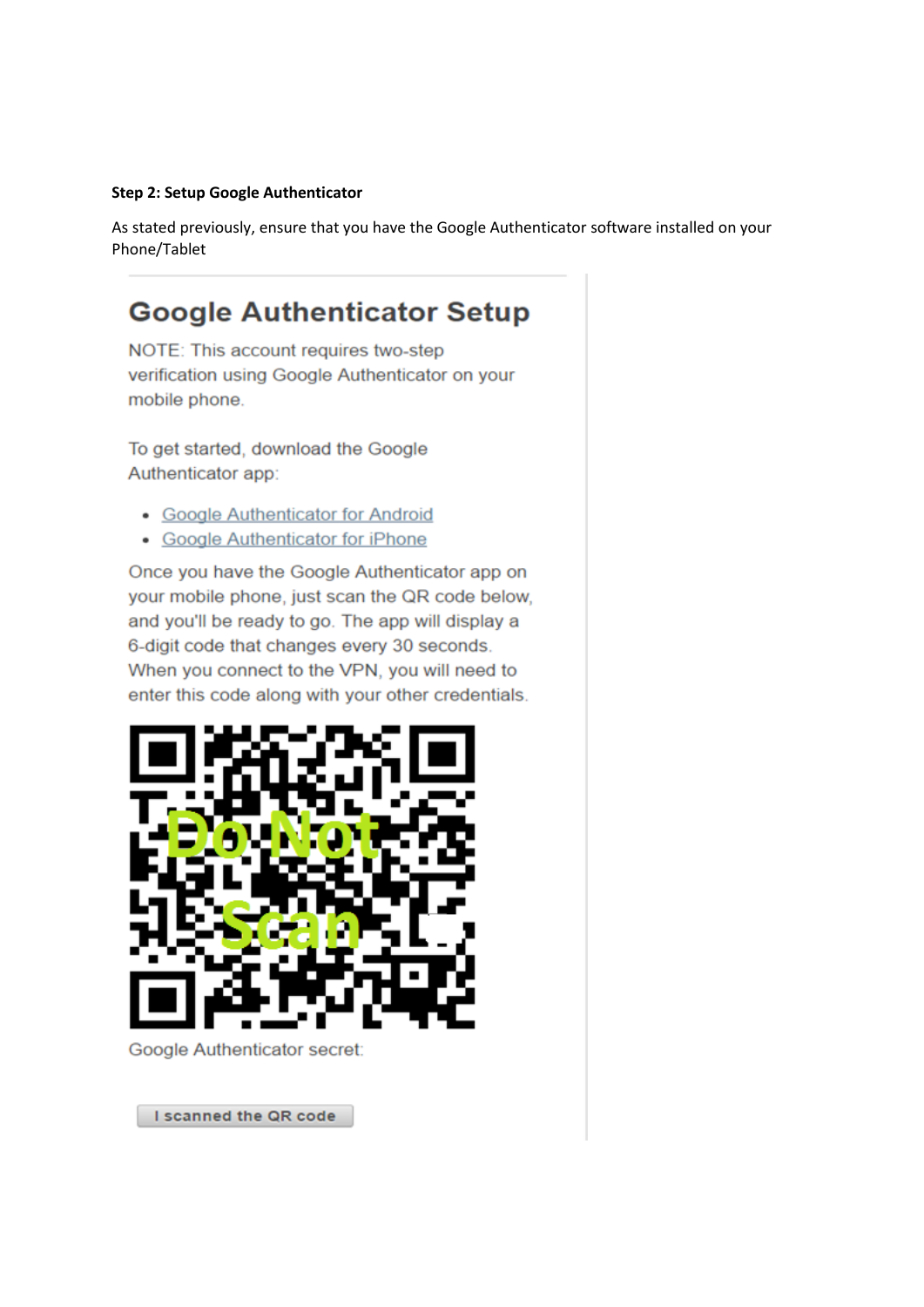Scan the QR code presented to you in your browser and click "I scanned the QR code"

### **Step 3: Connect to VPN**

Open the "OpenVPN" software on your Computer/Laptop

Enter your Username/Password

| Connect        | ×                 |  |  |  |  |
|----------------|-------------------|--|--|--|--|
| <b>PPENVPN</b> |                   |  |  |  |  |
| Server:        | vendor.vpn.mu.ie  |  |  |  |  |
| Username:      | johnnyvpn         |  |  |  |  |
| Password:      |                   |  |  |  |  |
|                |                   |  |  |  |  |
|                |                   |  |  |  |  |
|                | Connect<br>Cancel |  |  |  |  |

### Enter the Google Authenticator Code

| OpenVPN - Connect               |        |
|---------------------------------|--------|
| vendor.vpn.mu.ie                |        |
| Enter Google Authenticator Code |        |
|                                 |        |
|                                 |        |
| Continue                        | Cancel |

### Click Yes

| OpenVPN - Warning                          |     |    |
|--------------------------------------------|-----|----|
| Allow VPN connection to vendor, vpn.mu.ie? |     |    |
| More details<br>□ Don't ask again          | Yes | No |